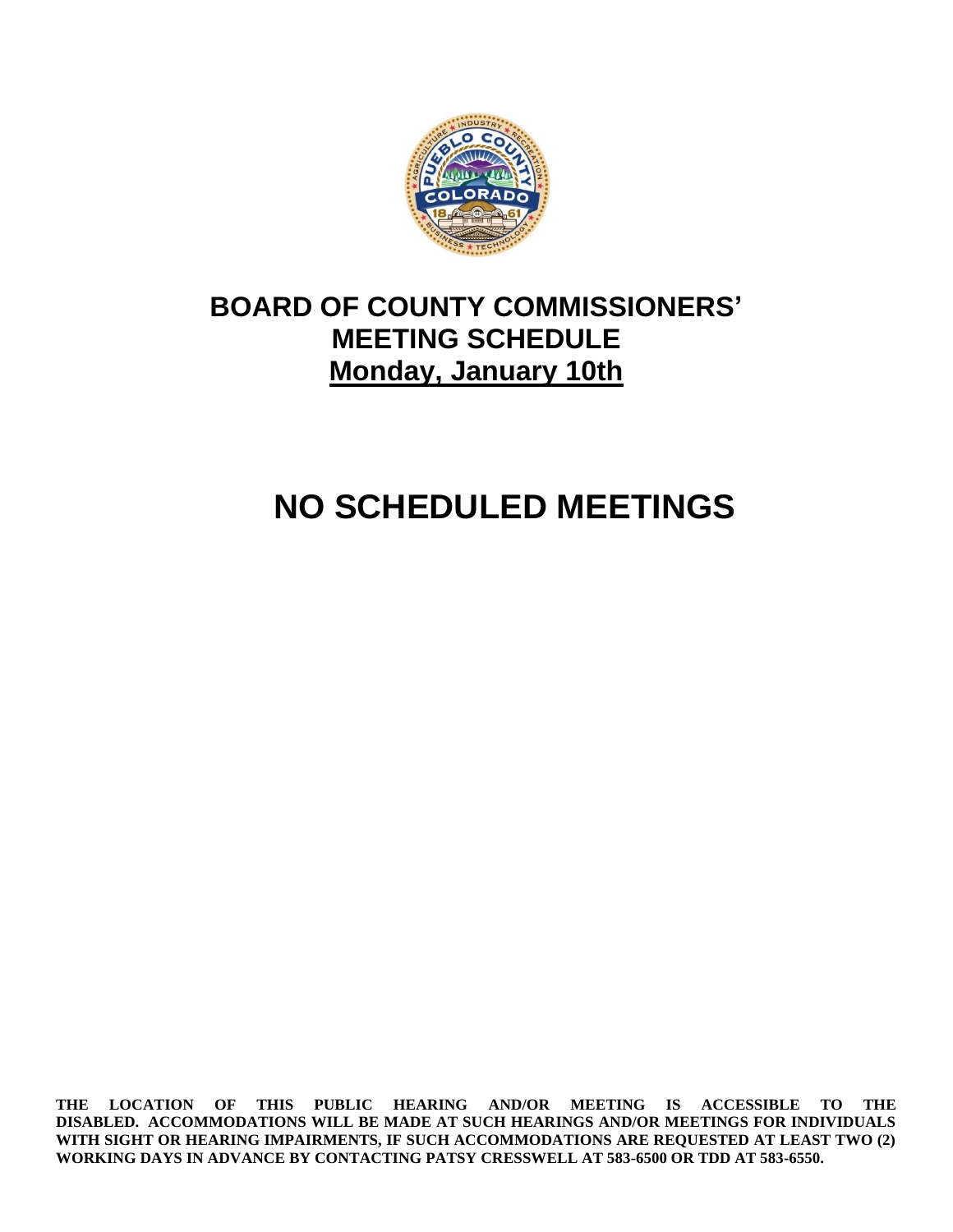

## **BOARD OF COUNTY COMMISSIONERS' MEETING SCHEDULE Tuesday, January 11th**

| $9:00-9:30$ a.m.  | <b>Board of County Commissioners' Statutory Meeting</b>                                                            |
|-------------------|--------------------------------------------------------------------------------------------------------------------|
| Location:         | <b>Commissioners' Chambers, Room 137</b>                                                                           |
|                   |                                                                                                                    |
| $9:30-12:00$ p.m. | Work Session/Staff Update with County Manager,<br>Human Resources, Budget & Finance, and County<br><b>Attorney</b> |
| Location:         | <b>Commissioners' Chambers, Room 137</b>                                                                           |
|                   |                                                                                                                    |
| $2:00-4:00 p.m.$  | <b>Board of County Commissioners' Work Session</b>                                                                 |
| <b>Location:</b>  | <b>Commissioners' Chambers, Room 137</b>                                                                           |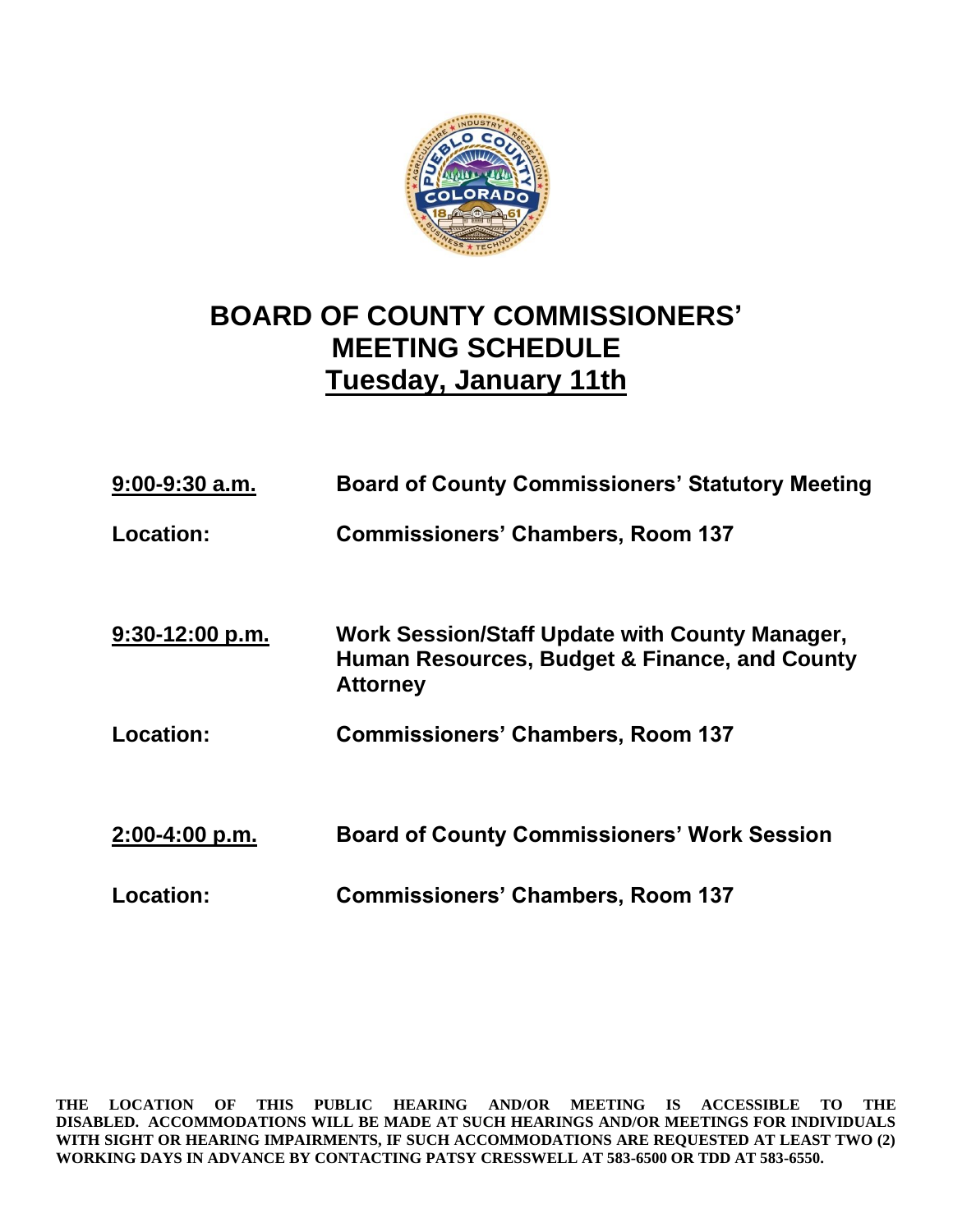

#### **BOARD OF COUNTY COMMISSIONERS' MEETING SCHEDULE Wednesday, January 12th**

**No Scheduled Meetings**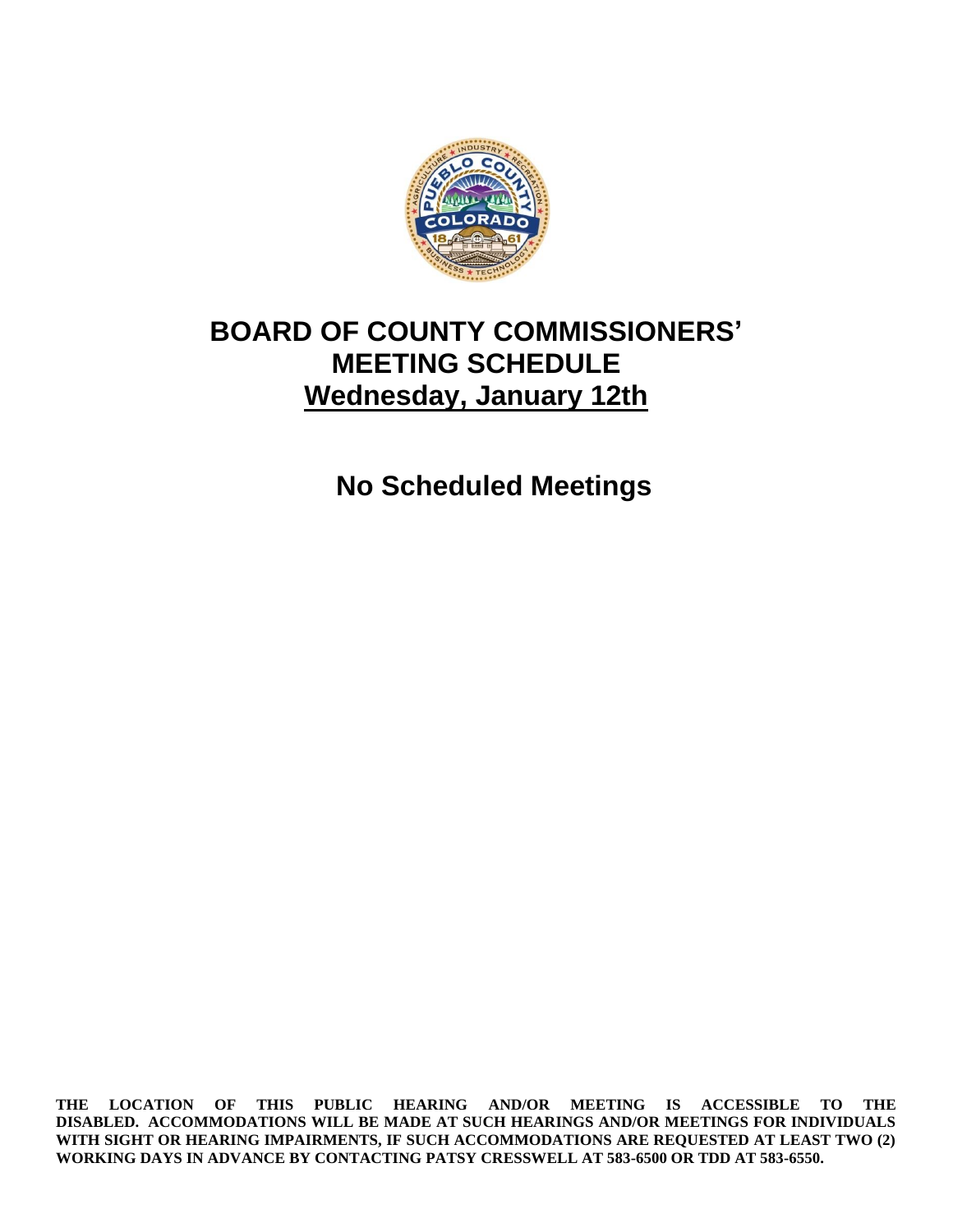

## **BOARD OF COUNTY COMMISSIONERS' MEETING SCHEDULE Thursday, January 13th**

| $9:00-10:00$ a.m. | <b>Board of County Commissioners' Statutory Meeting</b> |
|-------------------|---------------------------------------------------------|
| Location:         | 900 West Orman Ave. (Fortino Ballroom)                  |
| $2:30-3:00$ p.m.  | <b>Board of County Commissioners' Work Session</b>      |
| Location:         | <b>Commissioners' Chambers, Room 137</b>                |